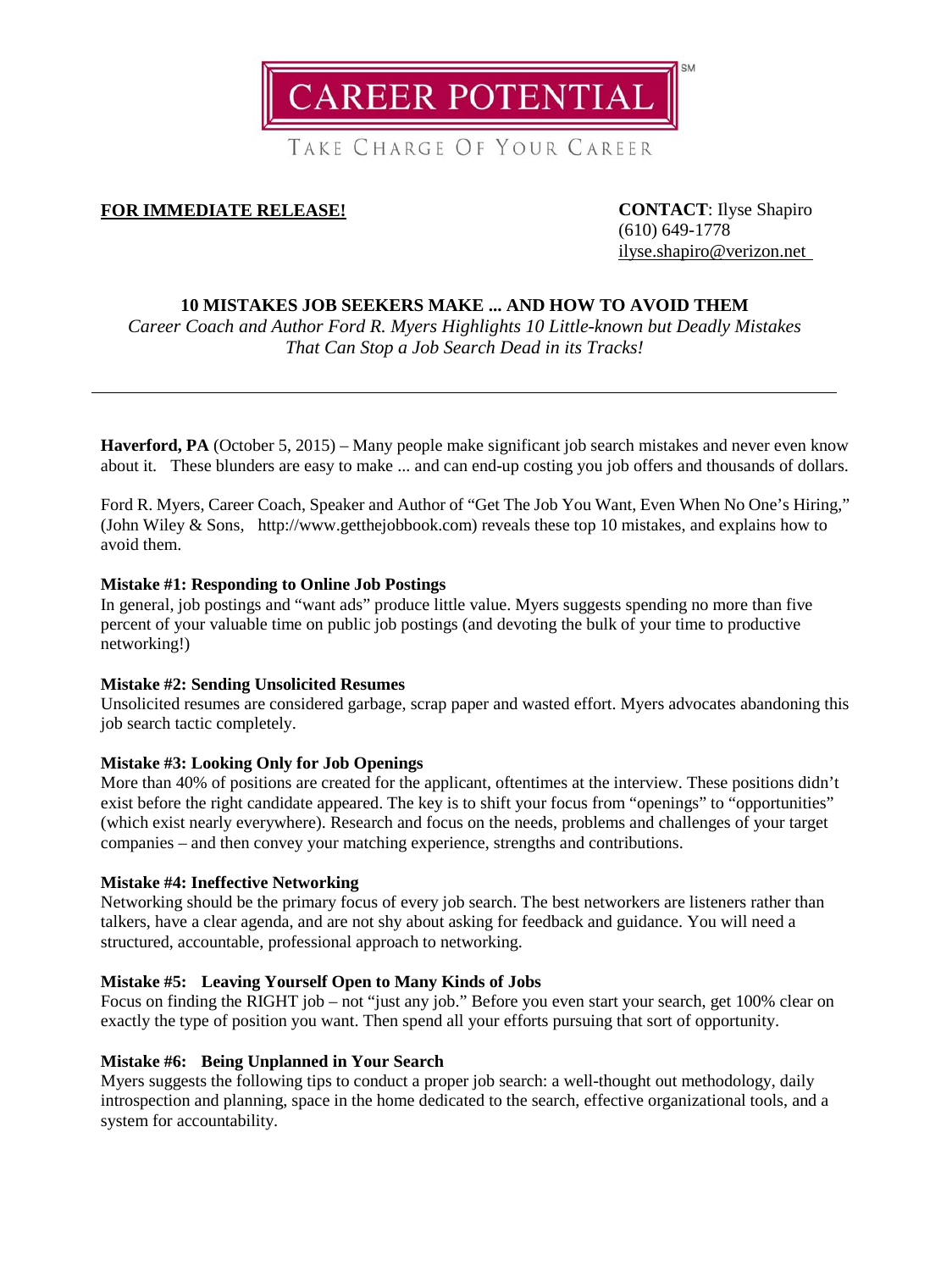### **Mistake #7: Doing it Alone**

Career coaches provide objective guidance, help you "think outside the box," and provide a proven system for job search success. Many offer excellent advice on salary negotiations – often exceeding the job seeker's expectations. There are many kinds of career support, at various levels of investment or even for free. These include job search groups/clubs, career seminars and webinars, college career centers, etc. By all means, do get help in your search.

# **Mistake #8: Letting Others Control Your Job Search**

Myers suggests working with a small selection of professional recruiters – they can serve an important role in your search. But you'll need to maintain control over the whole process. For example, don't let recruiters alter your resume without your permission. Never "hand-over" responsibility for your job search to a recruiter. The only person who can get you a job is YOU.

### **Mistake #9: Not Preparing Well Enough for Job Interviews**

All job interviews are comprised of five basic elements: articulating your value, conveying your knowledge of the company, asking intelligent questions, negotiating compensation, and following-up to "close the deal." Be sure to do extensive research on the company and the interviewer beforehand.

### **Mistake #10: Not Knowing Your Market Value**

You must research and assess your value in the marketplace before you attend a single interview. You can do this through salary web sites, talking with human resource professionals and career coaches, reading similar job postings that include salary, etc. The time to talk money is when the employer has made it clear that you are their top candidate, and after they make an offer.

"It is very easy for even the savviest of job seekers to make these mistakes. By learning how to navigate these potential pitfalls from the outset, your job search will be more productive and yield more positive results," adds Myers.

#### **For more information and other useful tips for achieving career success, visit** [http://www.getthejobbook.com.](http://www.getthejobbook.com/)

#### ########

**Copyright © 2016, Career Potential, LLC. All Rights Reserved. Permission to Reprint:** This article may be reprinted, provided it includes the following attribution: Reprinted by permission of Ford R. Myers, a nationally-known Career Coach and author of "Get The Job You Want, Even When No One's Hiring." Download your free bonuses now at [http://www.careerbookbonuses.com.](http://www.careerbookbonuses.com/)

#### ########

**CONTACT**: Ilyse Shapiro, [ilyse.shapiro@verizon.net,](mailto:ilyse.shapiro@verizon.net) (610) 642-7427 (PA); or Ford R. Myers, [contact@careerpotential.com;](mailto:contact@careerpotential.com) (610) 649-1778 (PA), o[r http://www.careerpotential.com.](http://www.careerpotential.com/)

**PHOTO LINKS**: A headshot of Ford R. Myers and an image of the GET THE JOB book cover can be downloaded at the bottom of[: http://www.getthejobbook.com/ford-myers-media/.](http://www.getthejobbook.com/ford-myers-media/)